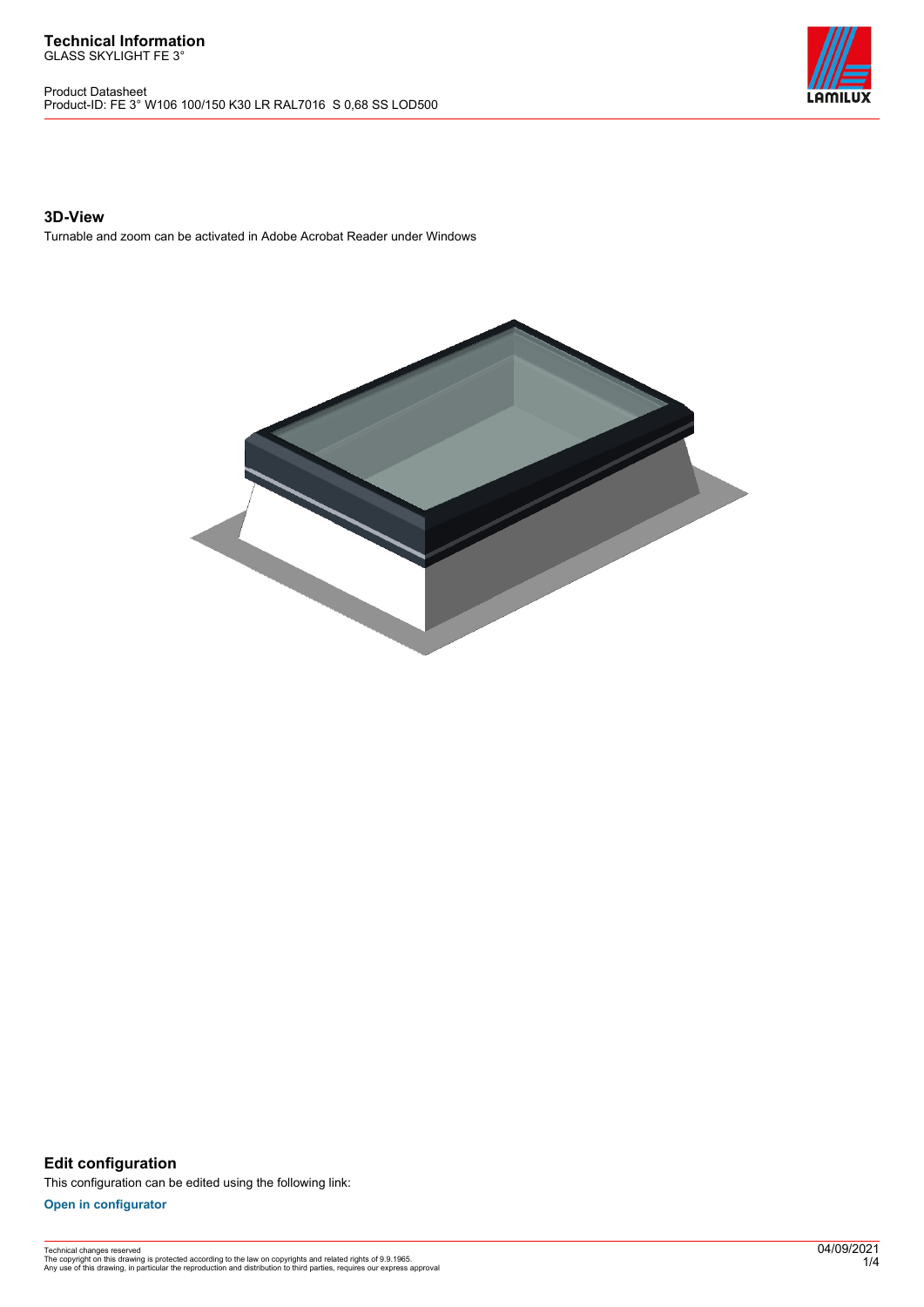

# **Product Features**

| <b>Attribute</b>                                   | <b>Value</b>                                                |
|----------------------------------------------------|-------------------------------------------------------------|
| <b>GLASS SKYLIGHT FE 3°</b>                        |                                                             |
| product ID                                         | FE 3° W106 100/150 K30 LR RAL7016 S 0,68 SS<br>LOD500       |
| level of detail                                    | <b>LOD 500</b>                                              |
|                                                    | lower LOD value = simplified selection and reduced          |
|                                                    | geometry                                                    |
| <b>UPPER PART</b>                                  |                                                             |
| size                                               | standard size                                               |
| order size, top roof edge size (OKD) [cm]          | 100 / 150                                                   |
| clear dimension (LM) [cm]                          | 82/132                                                      |
| exit hatch                                         | no exit hatch                                               |
| glazing                                            |                                                             |
| heat transition coefficient [W/(m <sup>2</sup> K)] | $1.0 - 1.1$                                                 |
| glazing type                                       | heat insulant glass                                         |
| transparency                                       | clear                                                       |
| light transmittance, energy permeability, Ug-value | 69 %, 48 %, 1.0 W/(m <sup>2</sup> K)                        |
| alarm loop                                         | no                                                          |
| shading                                            | no                                                          |
| color selection                                    |                                                             |
| colour assignment outside                          | selection                                                   |
| colour range                                       | grey                                                        |
| frame colour                                       | RAL 7016 anthracitegrey                                     |
| internal colour deviant                            | no                                                          |
| <b>UPSTAND</b>                                     |                                                             |
| type of upstand                                    | GRP upstand                                                 |
| height [cm]                                        | 30                                                          |
| features                                           |                                                             |
| better heat insulation upstand                     | no                                                          |
| suspension lip for storage of the roof line        | no                                                          |
| PVC rail                                           | no                                                          |
| heat insulated foot flange                         | no                                                          |
| <b>DRIVE</b>                                       |                                                             |
| type of drive                                      | without                                                     |
| YOUR CONFIGURATION HAS THE FOLLOWING QUALITIES     |                                                             |
| OKD width                                          | 100 cm                                                      |
| OKD length                                         | 150 cm                                                      |
| LM width                                           | 82 cm                                                       |
| LM length                                          | 132 cm                                                      |
| height of upstand                                  | 30 cm                                                       |
| thermal transmission Ug                            | ca. 1.0 W/(m <sup>2</sup> K)                                |
| noise insulation level Rw,p                        | ca. 38 dB                                                   |
| light transmission T                               | ca. 69 %                                                    |
| total energy transmission g                        | ca. 48 %                                                    |
| snow load                                          | 0.68 kN/m <sup>2</sup> (assumption; basis for dimensioning) |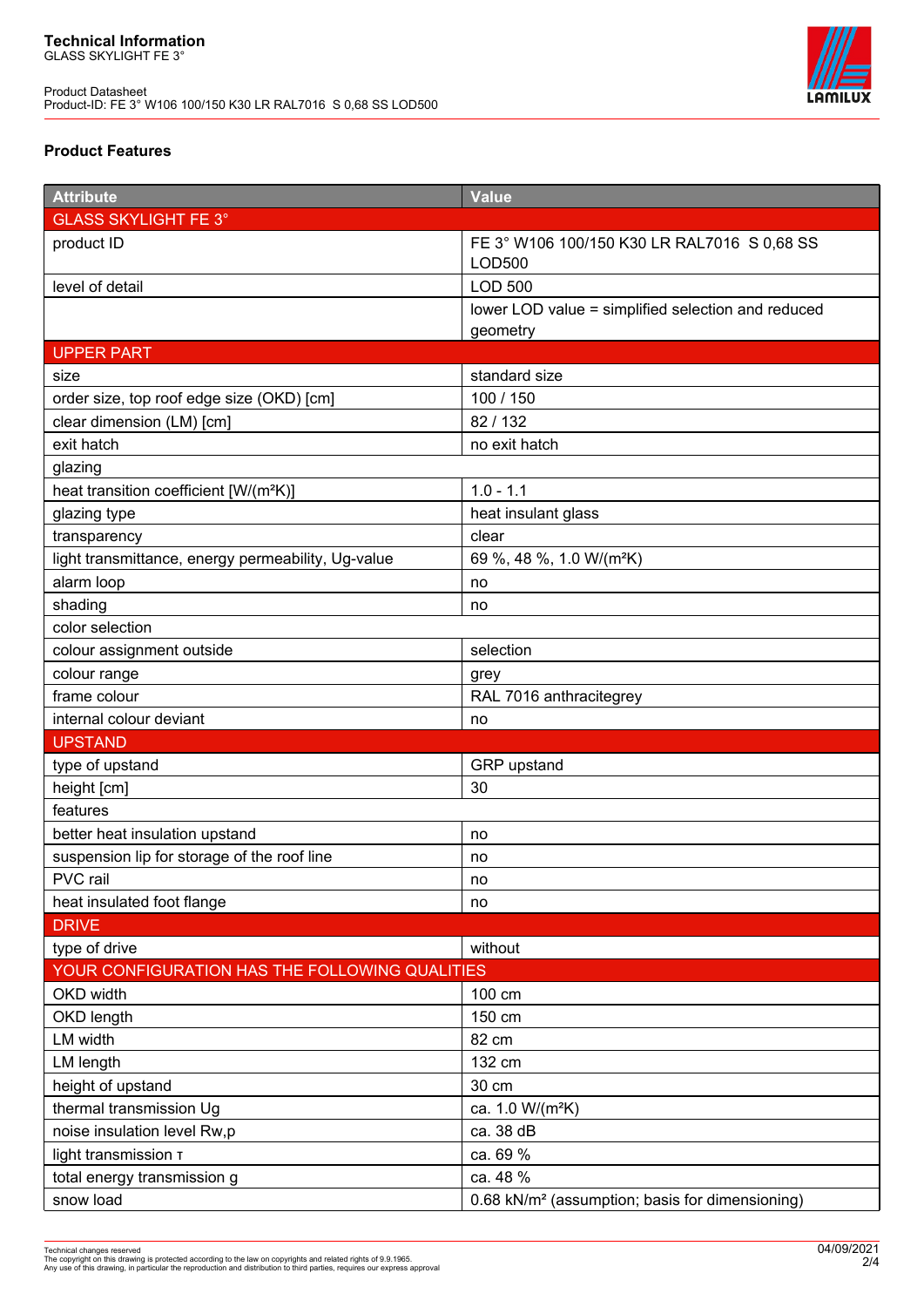#### **Technical Information** GLASS SKYLIGHT FE 3°

Product Datasheet Product-ID: FE 3° W106 100/150 K30 LR RAL7016 S 0,68 SS LOD500



| <b>Attribute</b>                                                                                            | Value                                       |
|-------------------------------------------------------------------------------------------------------------|---------------------------------------------|
| product standard                                                                                            | EN 1873-2                                   |
| fall-through protection                                                                                     | fall-through proof (according to GS BAU 18) |
| construction material class upstand                                                                         | E (according to EN 13501-1)                 |
| construction material class glazing                                                                         | A1 (according to EN 13501-1)                |
| hail resistance class                                                                                       | HW5 (according to VKF standard)             |
| NOTE! After checking the local conditions, the design of the glazing and the drive may have to be adjusted. |                                             |

Technical changes reserved<br>The copyright on this drawing is protected according to the law on copyrights and related rights of 9.9.1965.<br>Any use of this drawing, in particular the reproduction and distribution to third par